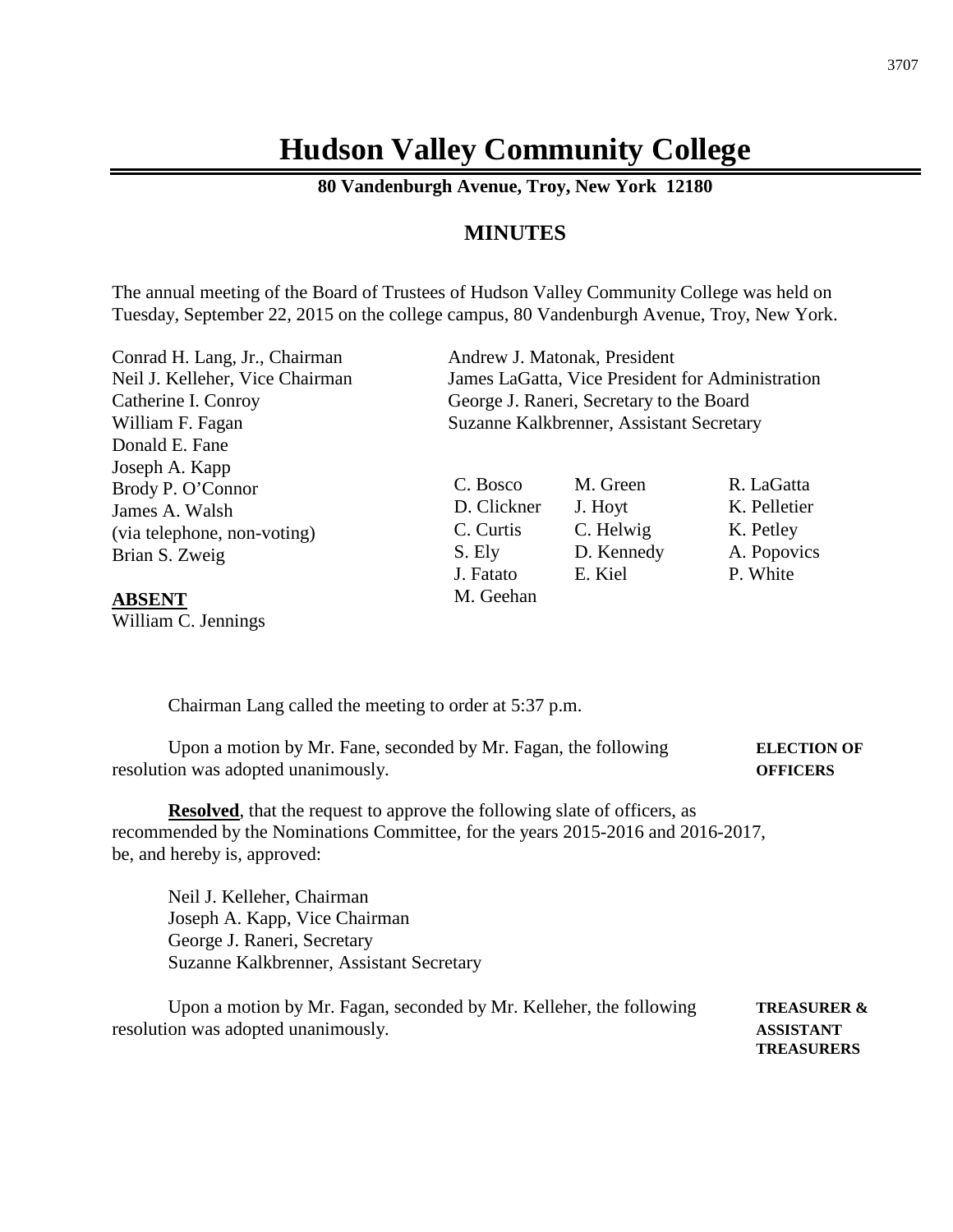**Resolved**, that the request to appoint the following treasurer and assistant treasurers, be, and hereby is, approved:

Joel R. Fatato, Treasurer John Braungard, Assistant Treasurer Maureen Ferraro-Davis, Assistant Treasurer Christine Lasch, Assistant Treasurer

Upon a motion by Mr. Kelleher, seconded by Mr. Fane, the following **RATIFICATION** resolution was adopted unanimously.

**Resolved,** that the request made for ratification of all actions taken by the Board on behalf of Hudson Valley Community College during the 2014-2015 academic year, be, and hereby is, approved.

Upon a motion by Mr. Kelleher, seconded by Ms. Conroy, the following **INDEMNIFICATION** resolution was adopted unanimously. **OF TRUSTEES**

**Resolved,** that the request for a motion that Hudson Valley Community College shall protect, indemnify, and save harmless the members of the College Board of Trustees for all transactions taken by the Board in the interests of the College during the 2015-2016 academic year be, and hereby is, approved.

| Upon a motion by Mr. Kelleher, seconded by Dr. Kapp, the following | <b>APPPOINTMENT</b>   |
|--------------------------------------------------------------------|-----------------------|
| resolution was adopted unanimously.                                | <b>OF INDEPENDENT</b> |

**AUDITORS**

**Resolved,** that the request for appointment of the firm of UHY LLP as independent auditors of the college accounts for the 2015-2016 fiscal year, September 1, 2015, through August 31, 2016, at a fee of \$52,000, be, and hereby is, approved.

Upon a motion by Ms. Conroy, seconded by Dr. Kapp, the following **COLLEGE** resolution was adopted, with Mr. Fane abstaining. **BANKS**

**Resolved,** that the request made for approval of the following banks/organizations to be used as repositories for bank deposits, checking accounts, safe deposit contents, certificates of deposit, government securities, etc. for the 2015-2016 fiscal year, be, and hereby is, approved.

A. Certificates of Deposit/Money Market Accounts Citizens Bank J.P. Morgan Chase Bank of America Key Bank M&T Bank First Niagara Bank Pioneer Savings Bank NBT Bank